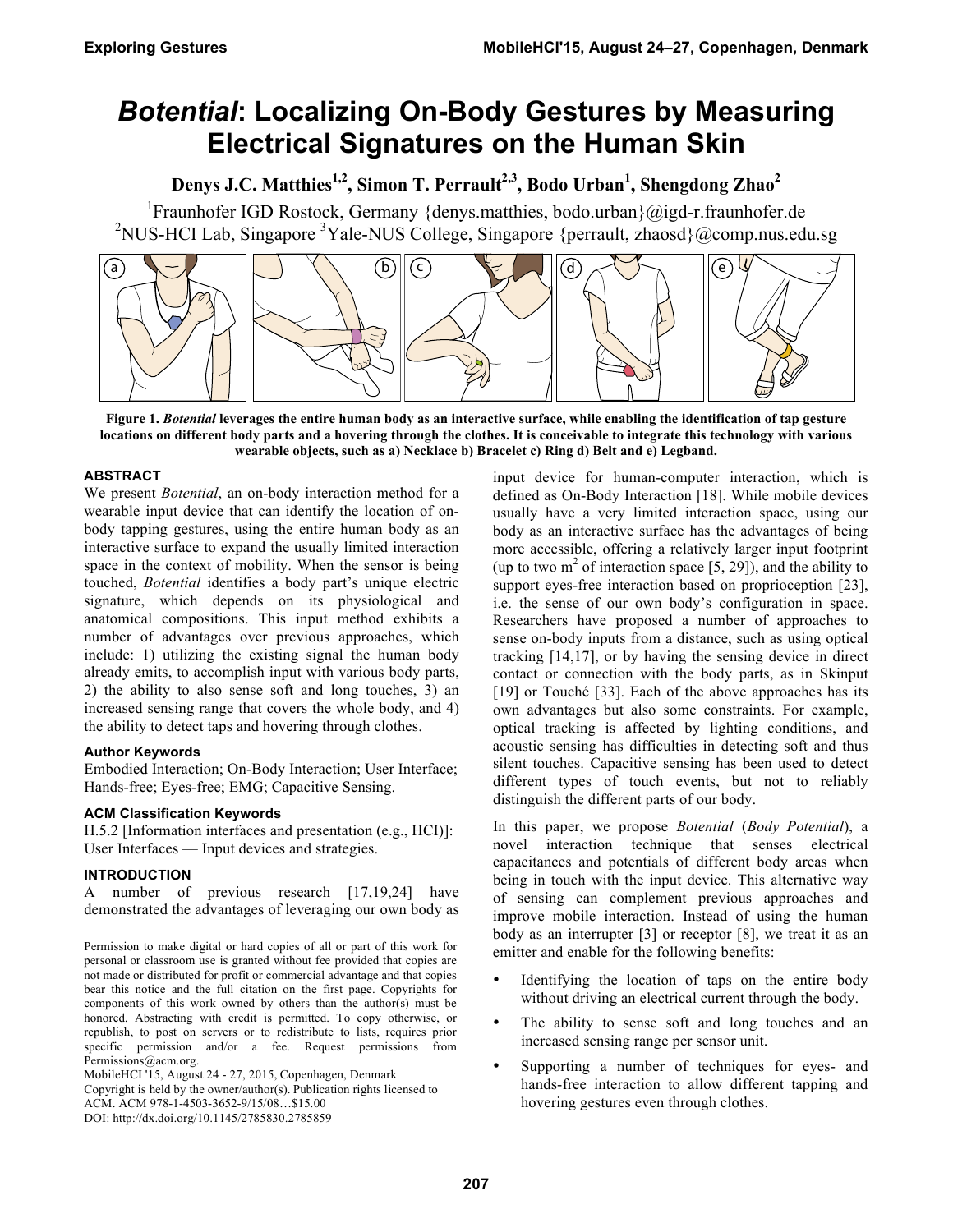**Exploring Gestures MobileHCI'15, August 24–27, Copenhagen, Denmark**

In the following sections we explain the theoretical background of the electrical properties of human cells, methods of measurement, and our developed prototype. To gain insights, on how such system performs in terms of accuracy, we furthermore conducted an evaluation with 10 users. Besides the technical contribution, we envision an interaction concept, conduct a field study, and discuss how this concept could possibly be applied and embedded into wearable devices to enable eyes- & hands-free interaction.

# **BOTENTIAL**

*Botential* leverages a unique electrical signature, measured on the bare skin, to provide concrete information on which part of the human body is being touched with the sensor.

As a proof of concept, *Botential* is realized using a simple off-the-shelf EMG prototype sensor to measure tiny voltage on the skin caused by the negative potential of cells, which slightly varies across body parts. Due to the prototypical nature of this sensor, we additionally require the support of a capacitive sensor (CS). Frequency based capacitive sensing provide additional information on the virtual capacitance of the skin and the underlying tissues. Nevertheless, with a high quality clinical EMG device there would not be the need for capacitive sensing, as both the resolution and reliability of the system can be significantly enhanced.



**Figure 2. Illustrating the measured signal spectrum at specific areas. The red/blue lines in the graph represent the signal measured from the red/blue areas.**

#### **Background and Theory**

In contrast to nonliving objects, in living animal and plant cells we can commonly find electric potentials caused by an imbalance of ions between the two sides of a cell membrane [21]. Literature defines two types of electric potentials that can be detected in our body: the relatively static membrane potential called the *resting potential* (or resting voltage), and the specific dynamic electrochemical phenomena called *action potential*, which occurs in excitable cells, such as neurons, muscles, and some secretory cells in glands [12]. While action potential occurs when tensing a muscle, the resting potential is always present and can be also found in any other tissue. Furthermore, it has 2 important properties:

- 1. *Resting potential is different at each part of our body.* For example, the resting membrane potential for skeletal muscle cells is approximately -95 mV and for smooth muscle cells is -60 mV; our neurons have a resting potential of -60 to -70 mV [21]. The differences in the body's anatomical and physiological structure result in unique resting potentials in almost every part of our body, as illustrated in Figure 2.
- 2. *The magnitude of resting potential is relatively stable over time and against stimulation, since it is determined by the cells' static properties* [21]*.* When an excitable cell is activated, e.g. when contracting a muscle, it quickly accumulates a positive action potential. It can increase up to 100 mV, and then discharges in a few milliseconds. This is followed by a very low fluctuation  $(-1 \text{ mV} [36])$  of the resting potential.

#### **Sensing Methods**

Electromyography (EMG) is a common way to measure such electrical potentials. There are two fundamental measurement techniques: the invasive setup with needle electrodes and the non-invasive setup that directly places the sensors in contact with the bare skin. Particularly when measuring in a non-invasive way on the surface of the skin, the measured signal could contain strong noise accumulated during the propagation of the actual signal through different tissues in the body. The noise received by the EMG sensor can be typically caused by *Causative Factors*, *Intermediate Factors* and *Deterministic Factors* [26]. For us the causative factors are more relevant, because they directly affect the signal, and can be further divided into *Extrinsic Factors* (e.g. type of contact to the skin, such as through tiny hair/dirt, or the shape, surface, orientation of the electrodes, etc.) and *Intrinsic Factors* (e.g. anatomical, physiological, and biomechanical factors such as Microvibrations [31] or properties of muscle fibers in terms of thickness, type, temperature, etc.) [11].

As mentioned, most of the human body's cells have an excess of electrons and thus a negative electrical potential / charge to the outside. The ability to store this electrical power can be described as a *capacitance* or as *body capacitance* when referring to the overall capacitance of the human body. The capacitances vary between  $50 - 150$  pF depending on the individual body parts [34]. This capacitance can also be measured invasive or on the skin at different body parts, which is called *Capacitive Sensing (CS).* In general, we distinguish between three sensor setups for capacitive sensing: *Transmit Mode*, *Loading Mode* and *Shunt Mode* [35], which differ in physical arrangement, number of electrodes, and their function allocation.

Determining *action potential* of a muscle, usually requires at least two measuring electrodes (e.g. EMG<sub>mid</sub> and EMG<sub>end</sub>), attached to two different spots over a certain muscle or muscle group. Furthermore a reference electrode (e.g.  $EMG_{ref}$ ) is required to be attached to a different spot, which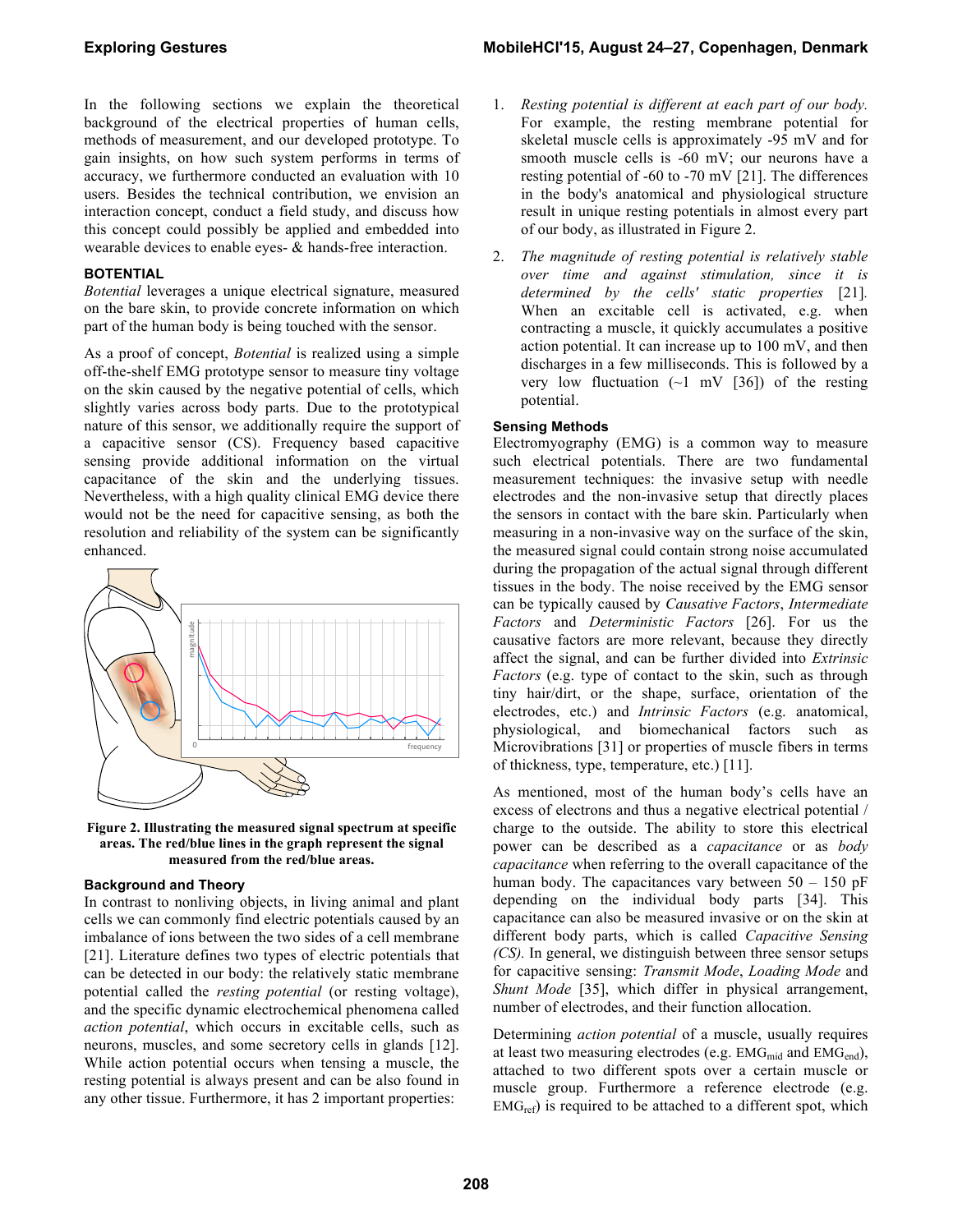should not be affected by any muscle activity. As part of the measurement principle, the sensor always detects the potential difference between the reference electrode and the measuring electrode. The resulting difference between the gathered signals of two measuring electrodes indicates the action potential. This can be used to accomplish a gesture control, such as proposed by Saponas et al. [32] who use the sensor on a fixed muscle group to detect action potential at certain areas around the arm and to thus interpret finger gestures.

Previous research for muscle-computer interaction typically uses EMG to detect action potentials of muscle cells. This technology can also be used to measure *resting potential* in almost all types of cells, including locations with few muscle cells (e.g. belly). However, pure resting potential of individual body tissue is very difficult to measure without using specialized tools (i.e. Potentiometric Probes [13]) that are intrusive. What can be realistically measured in an interaction setting is a combination of the overall resting potential for all body tissues in a non-intrusive way on the skin at a particular location, plus some noise. While noise is usually undesirable, colored noise also can provide important information that helps localization, if it is somehow significant across body parts' surfaces.

#### **Electrode Arrangement**

Compared to the common sensing approaches, we can also re-orient the measuring electrode (facing the air) and make it touchable by any body part. In this arrangement only the reference electrode is still needed to be permanently in contact with the body. Regarding the measuring electrodes, we actually only require one, or arrange both closely next to each other (See Figure 3). This way we achieve a contact area, which collects the unique electrical signature of the body part that is touching it.



**Figure 3. The** *Botential* **setup: the measuring electrodes are reorientated and act as a touch point.**

#### **IMPLEMENTATION**

In order to demonstrate the feasibility of our proposed concept, we built a proof-of-concept wearable input device (Figure 4), which we envision to be integrated into everyday wearable accessories as illustrated in Figure 1.

#### **Prototype**

The prototype basically consists of four components: a portable EMG sensor module (Muscle (EMG) Sensor v2 from Advancer Technologies<sup>1</sup>), a voltage divider circuit (consisting of a 22pF capacitor and a 10MΩ resistor) with a stable multivibrator to enable for a Capacitive Sensing in loading mode, a microcontroller (an Arduino Pro Mini) to pre-process and transform the signal, and a Bluetooth modem (HC-06) to enable wireless communication with a computer, where the data is displayed, processed, and classified. Two conventional 9V batteries and a 3.7V LiPo battery power the prototype. The hardware is mounted on a Velcro tape and thus allows the user to wear the device as a leg, wrist or armband.



#### **Figure 4.** *Botential* **mounted on a band: the EMG mid / end and the CS electrode are surrounded by copper pads which are hidden under black isolation tape and enable hovering.**

The EMG sensor module has three electrodes, from which the reference electrode (REF, size: 20 x 20 mm - mounted on the inside of the band) is always in contact with the skin (e.g. with the exterior side of the hand when worn as a wristband). The other two electrodes (size: 10 x 4 mm each with a distance of 1 mm), which are labeled as MID and END, are integrated on the outside part of the band, to allow for proper contact with a desired body part.

To gain additional information on which body part is being touched, we put another electrode next to the MID EMG electrode to enable capacitive sensing. These electrodes represent the actual contact area that can be touched with a desired body part. Around the contact area, large copper pads (size:  $20 \times 35$ mm +  $20 \times 70$  mm) are embedded to enable the sensing of an approaching body part and touching through clothes.

### **Signal**

j

While a professional needle EMG would be able to provide a frequency-based signal, containing a summation of resting potentials, we are unable to measure such clear signal on the surface of the skin. Instead, we measure a noisy signal, which is a superposition of resting potentials from different

<sup>1</sup> *http://www.advancertechnologies.com/p/muscle-sensorv3.html* [last accessed 26/01/2015]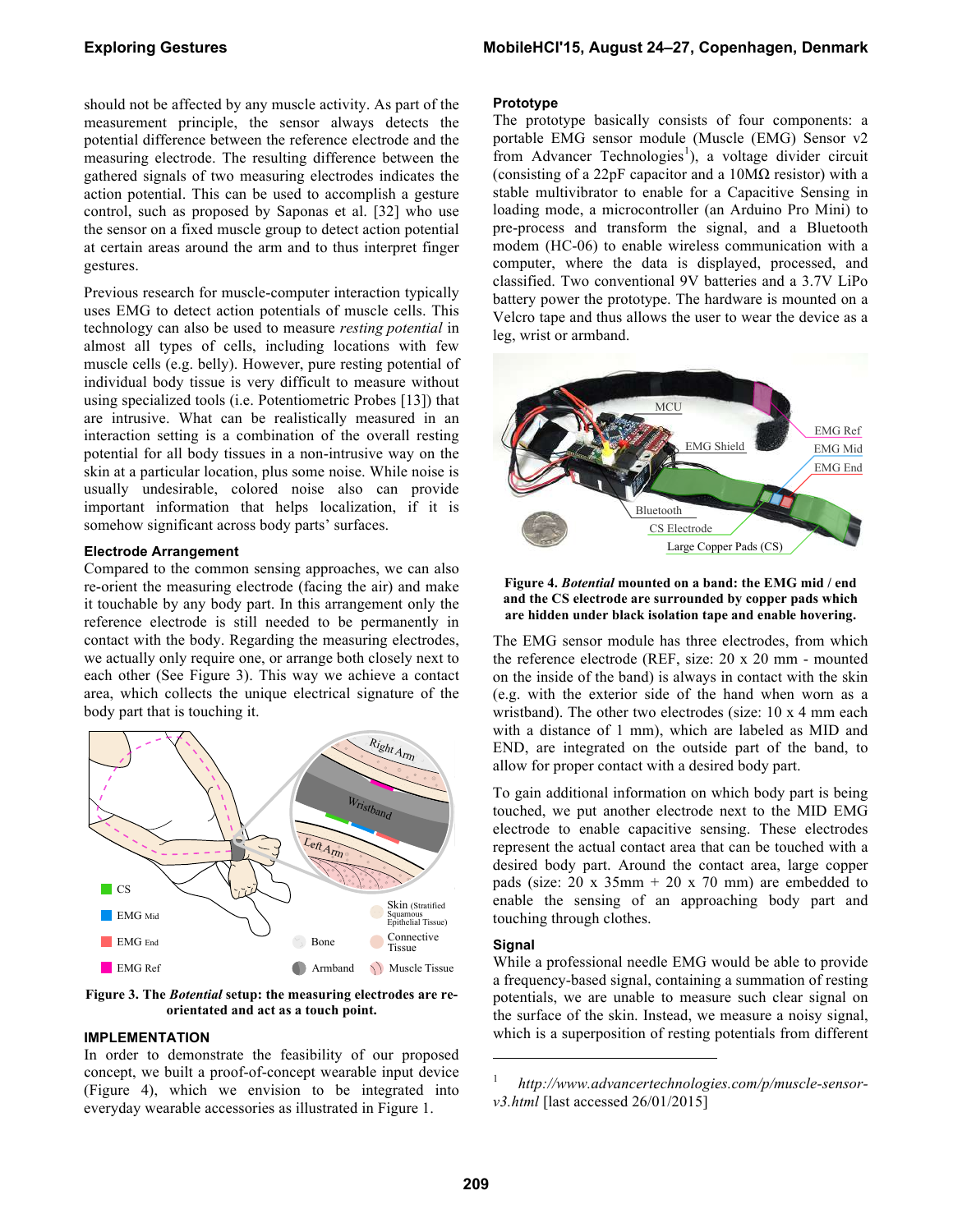fibers plus different noise caused by Extrinsic Factors, which we include as a feature in our electrical signature. These factors are crucial, since the characteristic of the surface that touches the sensor instrumentally determines the measured signal and thus the detected body part.

In contrast to a clinical EMG sensor, the EMG sensor used in our prototype has limited capabilities due to the hardware components, which already rectify, smooth and normalize the gathered signal. This loss in information only enables to behold the amplitude and not the whole frequency spectrum of the actual signal. To compensate that we also use a capacitive sensing in loading mode to enrich the electrical signature with further frequency information and thus extend the set of features. Signals from both EMG and capacitive sensors are then merged together (see Figure 5). After this early sensor fusion, we broadcast the computed signal via a serial Bluetooth connection to a computer, where a Fast Fourier Transformation (FFT) is applied on the fused signal.



#### **Figure 5. The gathered raw data of the EMG & CS are being fused and afterwards treaded with an FFT. Features used for touch recognition are extracted from the FFT.**

Furthermore, the capacitive sensing (with the integrated copper plates in the armband), also enables a precise detection of a hovering state within the distance of 4 cm, which is achieved by sending electric pulses to the copper plates and measuring the time of charging and discharging.

#### **Recognition**

Before we can recognize the body part that is being touched with the sensor, we need to first conduct a *Training Phase*, in which the user is required to record samples of each body part. After completing such process, we can enter the *Recognition Phase*, in which body parts can be detected based on the known electrical signatures gathered in the previous training phase. The recognition can be performed *Online* in real-time, which requires a classification to perform quickly with sufficient high recognition rates, since computational resources are limited. Alternatively, we can process the gathered data *Offline*, which has the advantages of being independent from just-in-time decisions and limited computational or time resources. For evaluation we followed this approach to post process and analyze the data.

#### *Online*

During the *Training Phase*, the user needs to use the sensor to touch the desired body parts. Then, the EMG sensor data and the capacitive sensing data are recorded over duration of about 2.5 seconds with a sampling rate of 100 Hz, to create an FFT with [0,127] channels out of one instance with a window size of 256 values. During the *Prediction Phase*, the live data stream is constantly compared with saved patterns from the training phase while applying a "Fast Correlation-Based Feature"-like algorithm [15] to find similarities. While tapping can always be detected immediately, the identification of a body part takes  $~500 \text{ms}$ but can last up to  $\sim$ 2.5s in this setup. Nevertheless, there is a trade-off between speed and accuracy in recognition.

# *Offline*

Based on the experience of our previous test, in the *Training Phase* we now reduced the window size down to 64 values to create a quicker FFT with [0,31] channels. We recorded each training set (which is a position on a body part) with a sampling rate of 60 Hz over duration of about 11 seconds, to separate 10 instances. Broader window sizes, more instances or higher sampling rates did not provide better results. To not lose information, we waived on applying any filters and then defined 6 features, which provided high separation sharpness on the raw data:

**Signal Energy**

$$
P_{signal} = \frac{1}{N} \sum_{n=-1}^{n=1} |x_n(f)|^2
$$

**Number of Mean-Crossings**

$$
MCR = \frac{1}{T - 1} \sum_{t=1}^{T-1} \parallel \{A_{Window} - A_{Mean}\}\
$$

**Summed Second highest Amplitude**

$$
2ndA = \sum_{n=-1}^{n=1} |max_2(A_{Window})|
$$

**Summed Third highest Amplitude**

$$
3rdA = \sum_{n=-1}^{n=1} |max_3(A_{Window})|
$$

**Summed Delta of highest Frequency in Noise Area**

$$
\Delta High est NoiseAmp = \sum_{n=-1}^{n=1} |\partial_{\max (A_{Noise})}(f)|
$$

**Signal-to-Noise Ratio**

$$
SNR = 10log_{10}\left(\frac{P_{Signal}}{P_{Noise}}\right)
$$

The recognition is detailed in the following section.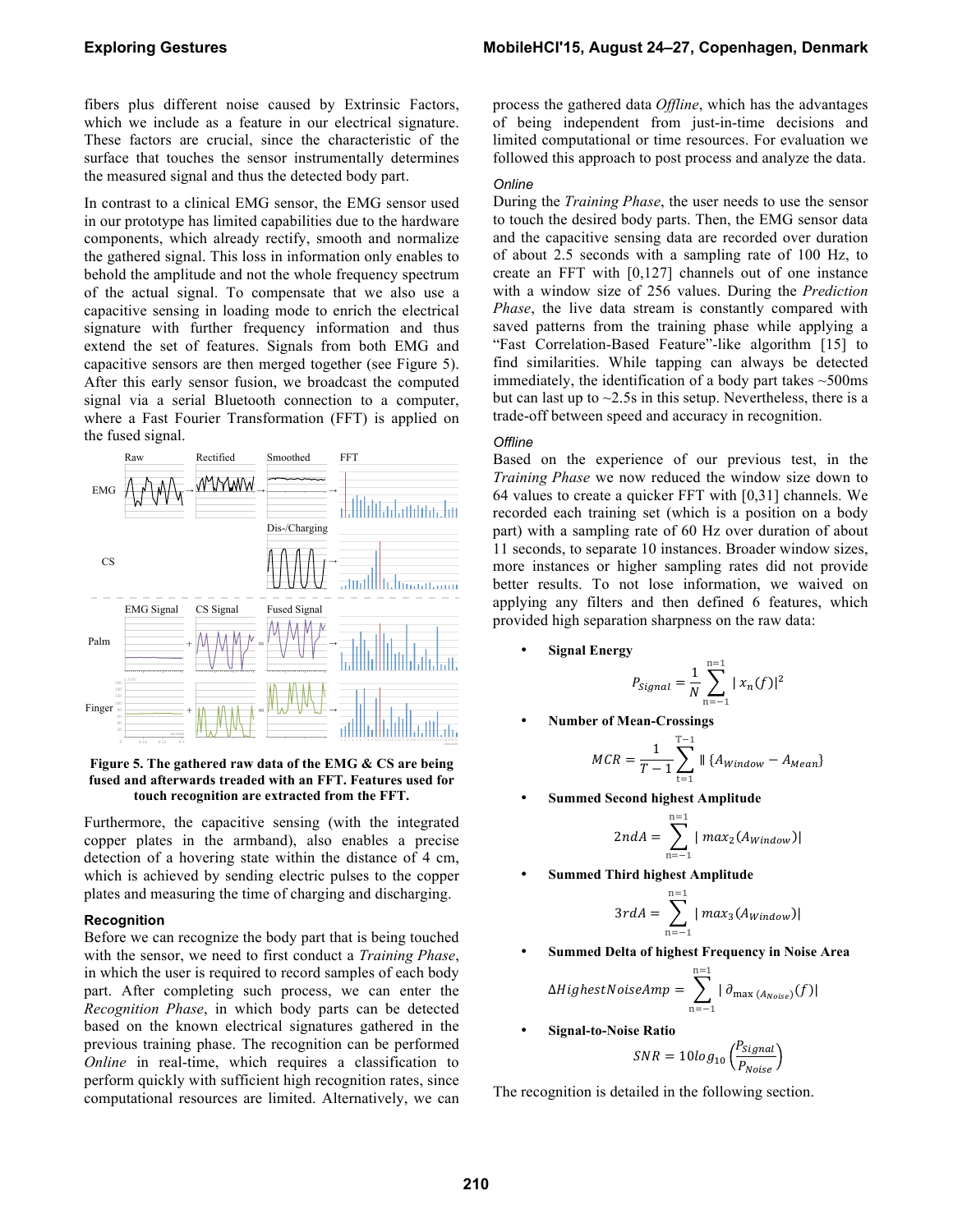# **EVALUATION**

To discover the system's capabilities, we sequentially conducted several tests in which we investigated the crossuser compatibility of the system (**T1**), the distinguishability between 8 different body parts (**T2**)**,** the resolution of each body part in a range of 1.5, 3, 5, 7, 9 cm (**T3**) and the recall accuracy overtime (**T4**).

#### **Participants**

We recruited 10 participants (1 female) with an age of 24- 33 (*M=*27.2). Their height was 1.72-1.98m. All participants were within  $+/- 10\%$  of their body-mass index and thus optimal for our evaluation to ensure a possibly higher comparability. Among all participants, one participant rejected measurements to be performed on her thigh. T4 was performed with only one participant.

#### **Procedure and Task**

For the evaluation, we first marked the recording areas on the user's body parts, as shown in Figure 6. Then, we mounted the contact electrodes on a separate Velcro tape, which was long enough to be fixed tightly to the user's body, to avoid potential irregularities due to the shifting of the sensor. The user was instructed to sit still and not tensing any muscles. Even if some spots are different for each user, such as the finger already ends at 70mm, we decided to still measure the 90mm spot – in this case, on the hand palm. For each user we recorded the raw data in a CSV file and concurrently generated an ARF feature file.



**Figure 6. Tested areas: (1) calf, (2) finger, (3) upper arm, (4) palm, (5) back of the hand, (6) forearm, (7) thigh & (8) belly.**

#### **Classification**

To determine a classifier we analyzed the feature files with the Weka data mining tool v3.7.11 [16]. For each user we compared all 8 body parts against each other with 5 stateof-the-art classifiers, which we found suitable (*see* **Figure 7**). To understand the classifiers theoretical performance level, we applied a 10-fold cross validation, but which did not yield any statistical differences as shown by an ANOVA for correlated samples  $(F_{4,36} = 1; p=.42)$ . To achieve a more realistic impression on the recall rate, we furthermore applied a leave-one-out method, but which did not show any differences either  $(F_{4,36} = 1.29; p = .29)$ . Also the Weka's percentage split of 66% did not yield any significant differences ( $F_{4,36}$  = 2.21;  $p$ =.09). Based on the performances we chose the Bayes Net because of its slightly lower standard deviation & comparably high mean.



**Figure 7. Classifier performance of Naïve Bayes (NB), Bayes Net (BN), Decision Table (DT), REP Tree (REP) and Random Forrest (RF). Error bars are .95 confidence intervals**

# **T1: Cross-User Compatibility**

Different users demonstrate different physiological properties, including thick / thin / dry / oily skin, more / less evolved muscles or fat and water sedimentations. Our data also confirmed that it is not possible to train a generic classifier that works for all users. A leave- $k_{User}$ -out (k=5) cross validation with a Bayes Net classifier results in an overall recall rate of 16.1%, due to massive confusions. Therefore, it seems very unlikely that data from one user could be used for another user. It suggests that the system indeed needs to be trained using personal data for each user.

#### **T2: Identification of Body Parts**

To achieve an overall impression on the recall accuracy of the identification of body parts, we generated a leave $k_{\text{Instance}}$ -out (k=5) cross validation with the Bayes Net classifier for each user, since a cross-user compatibility is not given. The training and test sets have been separated out of the 10 collected instances. The results for all users are summed up together in Table 1 below.

| a                        | b              | c                        | d              | e                        |     | g     | h                        | < classified as     |  |
|--------------------------|----------------|--------------------------|----------------|--------------------------|-----|-------|--------------------------|---------------------|--|
| 82%                      |                | 10%                      | $\overline{a}$ |                          |     | 1%    | 7%                       | $a = \text{calf}$   |  |
| $\blacksquare$           | 93%            | $\overline{\phantom{a}}$ | 2%             |                          | 3%  |       | $\overline{\phantom{a}}$ | $b$ = finger        |  |
| 9%                       | $\overline{a}$ | 69%                      | $1\%$          | 12%                      | 3%  | $5\%$ | $1\%$                    | $c = upper arm$     |  |
| $\overline{\phantom{a}}$ | 3%             | 2%                       | 82%            |                          | 5%  | 8%    | $\overline{\phantom{a}}$ | $\mathbf{d}$ = palm |  |
| $1\%$                    | 8%             | 9%                       | 3%             | 73%                      | 4%  |       |                          | $e$ = hand back     |  |
| $1\%$                    | $\overline{a}$ | $5\%$                    | $7\%$          | 3%                       | 80% |       | $\overline{\phantom{a}}$ | $f =$ forearm       |  |
| 10%                      | $1\%$          | 8%                       | 14%            | $\overline{\phantom{a}}$ | 6%  | 54%   | 7%                       | $g =$ thigh         |  |
| 6%                       | 13%            | $\overline{a}$           | -              |                          | 4%  | 12%   | 59%                      | $h =$ belly         |  |

**Table 1. The Confusion Matrix shows all identified instances in percentage (rounded) per body part.** 

While the upper arm, belly and the thigh have been confused more often; the finger, palm, calf and the forearm seem to be reliably recognizable. Discarding problematic locations, such as the belly and thigh, would even further improve the overall recognition rates.

#### **T3: Resolution within Body Parts**

To ascertain the resolution of each body part, we assume the ideal case that only 2 spots are being trained. Because we had 5 distances of 15, 30, 50, 70, and 90 mm from our reference point, we had to generate 395 confusion matrices (400-5 on the thigh since one participant did not agree to be measured on her thigh) in which we were comparing a Bayes Net with a percentage split (33%) algorithm to find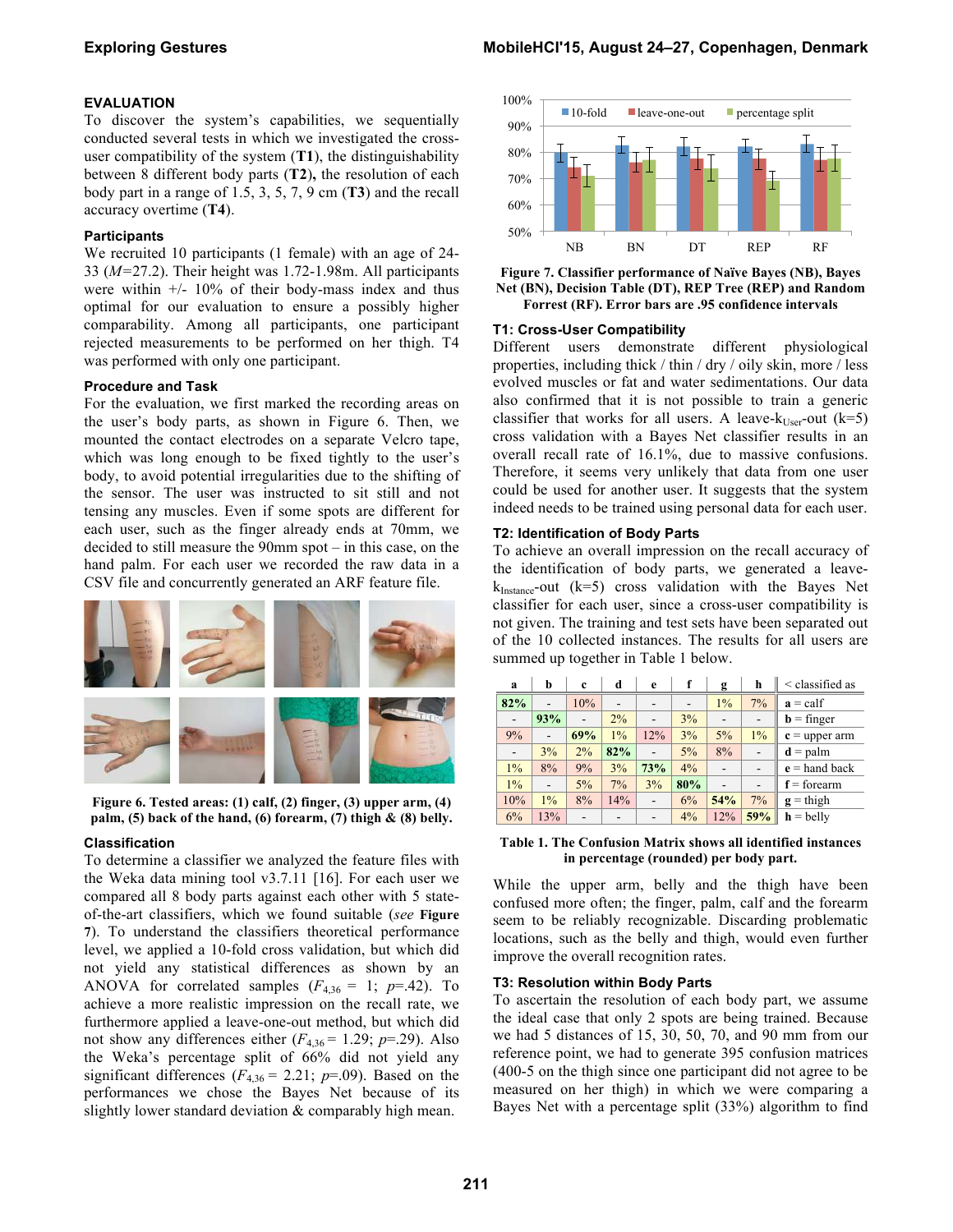out about possible confusions. A leave-one-out algorithm would require 3950 matrices that are beyond practicality. The accuracy of each matrix has been summed up below.

| 15    | 30    | 50    | 70    | 90    | < distance |  |
|-------|-------|-------|-------|-------|------------|--|
| 78.5% | 86.3% | 86.5% | 95.4% | 95.9% | calf       |  |
| 92.3% | 94%   | 99.2% | 100%  | 100%  | finger     |  |
| 91.4% | 96.5% | 95.4% | 99.2% | 95.7% | upper arm  |  |
| 95.4% | 95.4% | 100%  | 94.9% | 95.7% | palm       |  |
| 96.2% | 96.2% | 93.8% | 97.7% | 100%  | hand back  |  |
| 87.7% | 94.6% | 94.6% | 93.8% | 96.6% | forearm    |  |
| 77.9% | 83.8% | 96.6% | 94.9% | 91.5% | thigh      |  |
| 85.6% | 86.5% | 86.2% | 76.1% | 77.8% | belly      |  |

#### **Table 2. Resolution of body parts: The percentage values are the probability for our system to distinguish two points for the given distance and body part.**

When only comparing 2 trained spots at a single body part, the distinguishability is quite clear. In a more realistic context with multiple locations on multiple body parts, the recognition accuracy may not be as high as shown in Table 2, which is a best-case scenario. However, given the relatively heterogeneous structure of our hand, it is still possible to distinguish spots by a distance of only 15 mm on the palm. Although resting potentials, capacitances and the surfaces vary in most parts of our body; they are less differentiable for more homogeneous body parts, such as belly, calf and thigh. Our tests indicate that the distinguishability within a body part is affected by the degree of homogeneity of the underlying body structure.

#### **T4: Recall Accuracy Over Time**

While performing tests over time, we found out that the electrical signature tends to vary slightly. A complete study on this phenomenon would require more precise apparatus, such as clinical EMGs, and would be very complex in terms of logistics. Nonetheless, to gain an impression on how the system theoretically performs over time, we recorded data of all body parts for one test subject over two days at random time points. For a first analysis (**Figure 8** *– red line*), we took the initial recorded signature as a reference pattern and compared all later recordings with a 10-fold cross validation (Bayes Net classifier) against it.



**Figure 8. The curve extending over two days (note: x-Axis is not linear). We conducted a 10-fold cross validation with the Bayes Net classifier over the data set. Overall accuracy: initial data (red - 68.8%) and corrected (blue - 81.8%)**

The accuracy (**Figure 8** *– red line*) decreases quickly after a few hours to an average of 68.8%. We suspect that mainly sweating but also microvibrations [31], environmental temperature, and the way the sensor is being placed on the skin have an impact on the measured electrical signature. While we could see some unknown variation to occur, we could also determine an offset change of the signal energy.

To ensure an accurate recognition of all body parts over time, the profiling of a person needs to take multiple references points (e.g. from the morning / lunch / and evening). Furthermore we can make use of an additional reference sensor, which provides us the current skin resistance, to calculate a dynamic signal offset correction. By applying this last correction, we were able to achieve a recall accuracy of 81.8% (**Figure 8** *– blue line*) for our data, which is a more acceptable accuracy. Another improvement that could be done would be to measure the temperature of the electrode, which has an impact on its current conductivity.

#### **WEARABLE INTERACTION WITH** *BOTENTIAL*

The ability to detect input gestures on various body parts allows *Botential* to support a variety of quick interactions in mobile context, which demand little user attention. Such interactions are defined as "microinteractions" by Ashbrook [2]. Interacting with *Botential* can be performed eyes-freely or hands-freely due to proprioception. Making use of such technology, users can achieve hands-free interaction either with their forearm or leg if their hands are occupied with activities, such as carrying groceries or riding a bike. Interaction with *Botential* can be performed by either touching the wearable device with various body parts (such as placing the finger, palm, or wrist on a necklace) or moving the wearable device to contact the various body parts (such as moving a ring on the finger to touch the arm, chest, or the leg). Below, we detail how *Botential* can be integrated into five common wearable objects to enhance such mobile interactions (*see* Figure 1).

- *a) Torso (Necklace): Botential* can be worn as a necklace (Figure 1-a). In this configuration, the wearer can interact by touching the device with the fingers or sliding the palm on its surface. Considering a scenario where the wearer is in a meeting or having dinner, a tap on the necklace with the hand could reject a call, while a sliding with the forearm could send the caller a predefined "I'm busy" message.
- *b) Wrist (Wristband or Watch):* Integrating a *Botential* unit in a wristband (Figure 1-b) enables two different interaction styles: directly interacting on the wristband with the other arm or tapping, sliding, and hovering above other body parts (e.g., the belly). This method still supports hands-free interaction, which is desirable when holding things in the hands. The user can assign different functions to different body parts. For example, while jogging, the user could invoke the play/pause music command by tapping, or change the volume by sliding on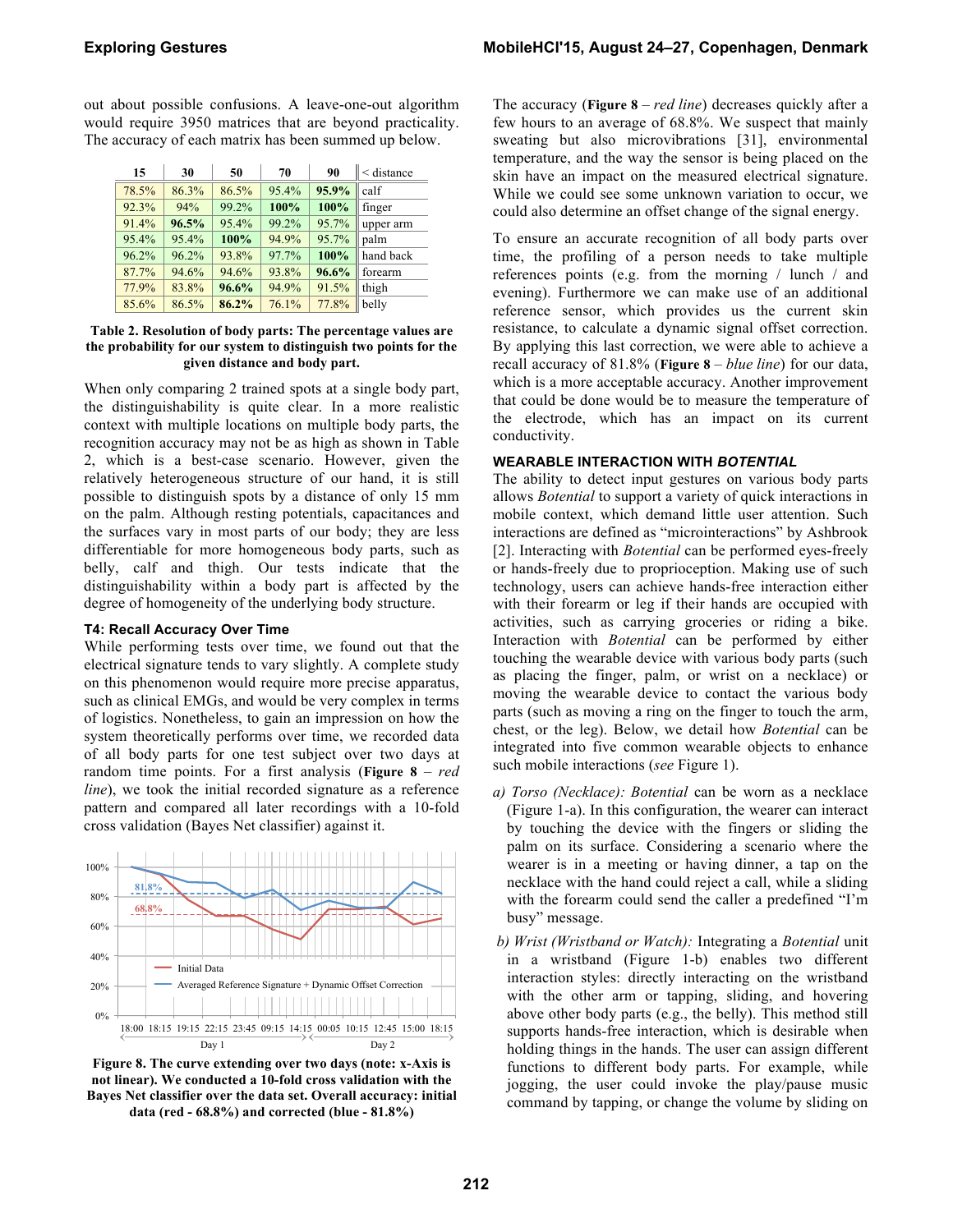the belly. Since the arm is the most agile part, putting the device on it ensures access to many distinct body parts.

- *c) Finger (Ring):* Integrating *Botential* into a ring (Figure 1 c) allows a wide variety of subtle gestures. Since the hand is a highly agile part of the body, it is possible for a user to tap on almost any body part, except the back, which is hard to reach. Since touching body parts with our hands can be performed eyes-freely, this kind of interaction would be very useful in scenarios where visual attention is already committed to real world tasks, but hands are not occupied.
- *d) Waist (Belt Buckle or side of the belt):* Attaching the device to a belt (Figure 1-d) enables similar interactions as those on the torso. Mounting the device on the hip also makes it possible to interact with the whole forearm without the need to wear a device on the arm itself. This can be useful in everyday situations when carrying heavy grocery bags, and a binary input, through a tap with the forearm on a belt, is sufficient.
- *e) Leg/Foot (Legband or Shoe/Sock):* Attaching the device as a legband at the thigh enables a user to slide or tap with the hand or wrist on the upper leg. Attaching it to the lower leg or to the shoe/sock enables natural leg gestures (Figure 1-e), where the user can slide, hover, or tap using one leg on the other. Leg gestures can be executed in a subtle way and are also useful when both hands are occupied, for example, when holding on to the handgrips in a bus or a train, or when typing on a keyboard. In these situations, it is easy to use tap gestures for discrete commands and to slide one leg on the other.

#### **Technological Advantages and Limitations**

*Botential* significantly enhances the ability to sense soft, hard and long touches. The pressure applied to the sensor on the skin does not affect the signal, unless it is really squeezed or almost not touching the skin. The system is also robust against commonly environmental influences, such as vibrations while driving or varying lighting conditions. While technology is evolving, such sensor type unit can be easily embedded into a wearable device. When integrated into a wearable object, the system can be used to interact on a large body area, as long as the sensor can reach it. For example, wearing *Botential* on the forearm, wrist, or hand allows interaction with most body parts, except where limited by the user's range of motion (e.g. the ability to reach a certain area on the back). Additionally the detection of the hovering state enriches the type of interaction one can perform with the body. Although the current implementation only provides information about distance and no indication of the body part being hovered, hovering can be used as an additional design channel to create a buffer state between no action and committed action.

Like any other technology, *Botential* has its own constraints. First, to correctly identify the body part being tapped, the electrodes need to be in direct contact with the

skin. Secondly, the measurement on the skin is influenced by intrinsic factors [26], such as blood flow or sweat, which typically affects electrical resistance. However, this can be mitigated with additional sensors that monitor the skin resistance and make appropriate adjustments to the system. External influences, such as electrical surface charging of the skin, such as when being in an electrostatic environment (e.g. server room or fluffy carpet) can affect the signal. Also excessively heavy touches and abrupt movements can make the signal hard to interpret. While variation of the signal over time may seem impractical, we want to emphasize the fact that we still found great similarities in the signal after two days without any recalibrating and a future intelligent system would have the ability to learn and recalibrate itself while being used. Moreover, the accuracy of detection dramatically increases as the number of assigned body locations decreases.

# **Discussion**

Embodied Interaction [10], such as on-body interaction [18] is an interesting approach to meld human and computer together. Leveraging the human skin has several advantages, such as a stretchable, large and heterogeneous surface of about two square meters [5,29]. Nevertheless, it is arguable whether interaction on the body is *suitable and socially acceptable*. Especially when interacting in public with conspicuous gestures, social awkwardness might be pronounced [30]. However, this may change as making a call by talking to thin air with a Bluetooth headset also became socially acceptable over the past years. Still, touching different locations on the body has mental associations, which differs by culture backgrounds and disables specific body parts to be used as interaction interfaces, such as the collarbone [25] or breast.

*Multi-user input* on the skin of another person is also an interesting scenario to investigate, which conveys rich emotional connections and meanings [20]. It is to assume, that personal interaction, which is usually accomplished with personal devices (e.g. a smartphones), could be enriched with interaction of one's own skin, rather than using somebody else's skin. Nevertheless, having additional input space available on one's body, might change the perception and probably decrease the aversion of being touched by acquaintances. When offering multi user input, we also have to think on how to design rules to regulate interaction for certain user groups such as strangers.

Thirdly, it is still unclear how *Botential* should be used on the full-body scale, whereby most of the body parts are often occluded with clothes. As already stated, we envisioned *Botential* to be integrated into several everyday wearables. However, we think integrating in a wristband is most beneficial to extend current devices. This would enable the user to interact on each body part reachable with their hand, but especially the forearm and hand, which are the most preferred locations for on-body interaction as found out in a rigorous study by Weigel et al. [38].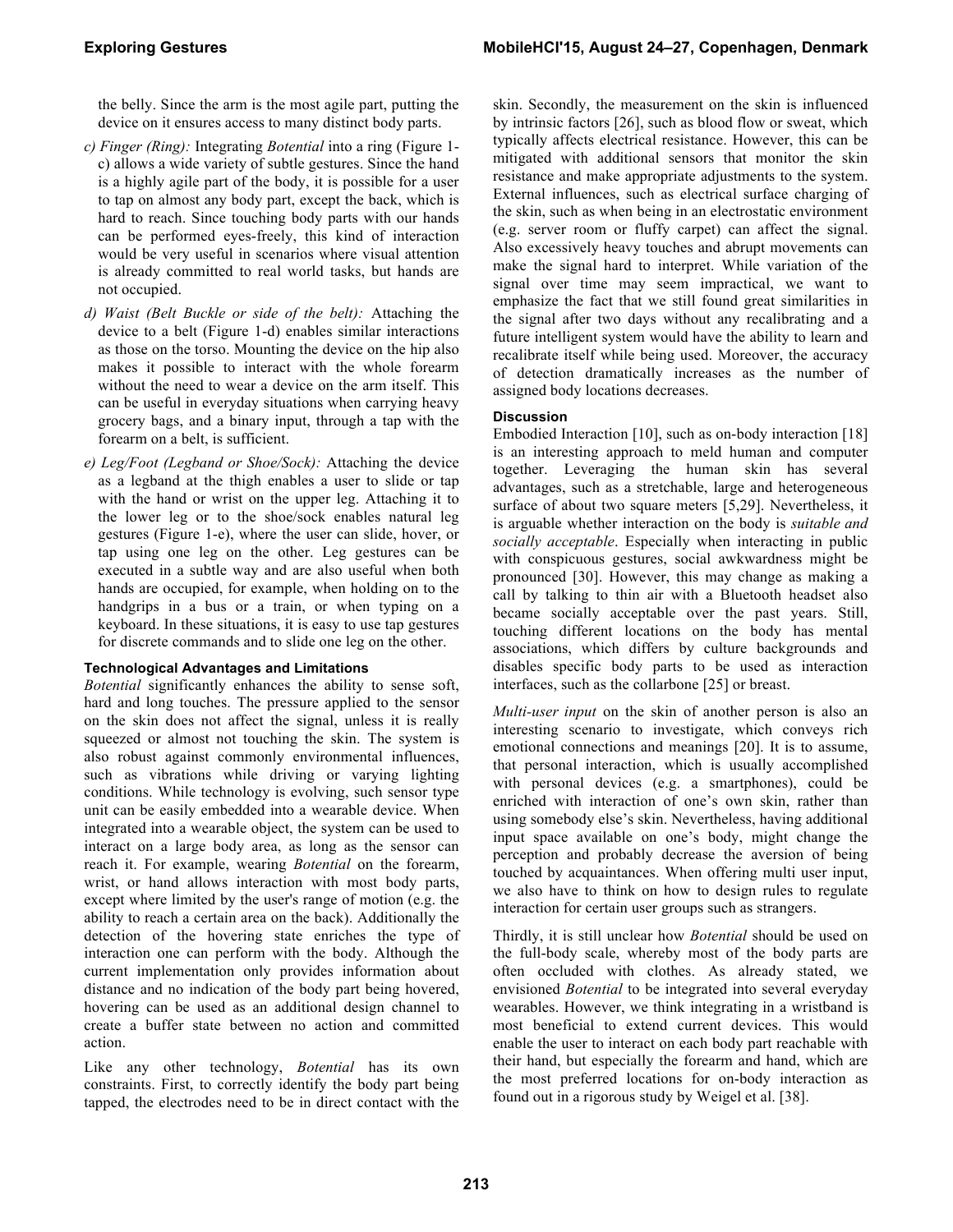#### *BOTENTIAL* **FIELD STUDY**

Designing novel interfaces is facing several challenges; an important one is creating interaction concepts that are neither uncomfortable nor socially awkward to the user. Social awkwardness can quickly occur while performing circuitous gestures or touching specific body parts in certain context. Previous research has revealed that tapping on the belt [30] or the wrist [25] tends to be more acceptable than a touch close to the face.

To verify *Botential*'s ability to complement current input modalities for mobile scenarios, we ran a study to compare two different approaches: using *Botential* to perform onbody gestures vs. the default interaction method of Google Glass, by touching its frame. We recruited 40 participants (14 females, aged 18-52, *M*=27.2). Participants had to wear a Google-Glass-like device running a photo application. To interact with it, 20 participants used the interactive frame and the other 20 used the *Botential* worn on the wrist.

We let the participants familiarize with the application and explained to them how to take pictures (by *tapping* on their body or on the frame), switch to picture display mode (with a *long tap*), and how to browse through pictures (by *sliding* on the frame or *tapping/double tapping* with *Botential*) with the assigned input device. Participants then had to fill out a custom questionnaire, in which we asked them to rate on a Likert Scale from 1 to 5 whether it would make them feel awkward to interact with either the frame or *Botential*.

Because both input interfaces follow a slightly different interaction strategy, it is interesting to find out whether the two groups also perceive the task differently. Therefore we additionally measured the NASA Task Load Index of each participant. The NASA TLX results did not yield any significant difference between the two input devices for any of the 6 criterions (*p*>.05), thus both groups experienced the performed task quite similar in terms of Mental, Physical and Temporal Demand, Performance, Effort and Level of Frustration, which indicates the comparison to be valid.



**Figure 9. Results of the Custom Questionnaire. Error bars are .95 confidence intervals**

As seen on Figure 9, our results suggest that users felt interacting with *Botential* ( $M<sub>Botential</sub>=3.8/5$ ) was significantly more acceptable (confirmed by a Mann Whitney test; U=285,  $n_1=n_2=20$ ,  $p=.01$ ) than interacting with the frame  $(M<sub>frame</sub>=2.95/5)$ . The study confirms that lifting the arm towards the head and exerting pressure on a glass frame is being perceived as more unpleasant than a subtle and natural gesture such as tapping the wrist, belly or touching the side of the leg. Furthermore, participants also suggested these discreet gestures to be suitable to be performed during conversations and other social occasions.

#### **Outlook**

Wearable devices such as Google Glass are becoming increasingly available to the general public. The major difference between HMDs and current mobile devices is the always-available visual output that allows users to perform quick tasks while on the go. The interaction paradigm on such products usually relies on either speech input, which might not work in noisy areas, or on simple gestures on the device's frame. In scenarios such as important business meetings, voice input or interacting on the glass frame can be less desirable. Alternatively for these cases, a subtle touch on the side of the leg can be much less obvious and more socially acceptable. We envision *Botential* also to be integrated into smartwatch wristbands, such as from Apple Watch, which would complement these devices with a broader input space and alternative input paradigms.

#### **RELATED WORK**

Researchers have developed various ways to enable interaction with our own body and to make it suitable for mobile interaction. To better understand the unique properties of each technique, we summarize some recent work in this area in Table 3.

|                    | Technology               | Interaction<br>Style    | Eyes-<br>Free | Hands<br>- Used |
|--------------------|--------------------------|-------------------------|---------------|-----------------|
| OmniTouch [17]     | Projector+D.C            | Contact                 | N             |                 |
| Imaginary I. [14]  | <b>RGB</b> Camera        | In air                  | N             | 2               |
| Cohn et al. [7]    | Electric Field           | In air                  | Y             | $\Omega$        |
| <b>Botential</b>   | $EMG +$<br>Capacitive S. | Hovering $+$<br>Contact | Y             | 0               |
| Skinput [19]       | Projector+Piezo          | Contact                 | Y             |                 |
| Humantenna [8]     | Electromagnet.           | In air                  | Y             |                 |
| WristFlex [9]      | <b>FSRs</b>              | In air                  | Y             |                 |
| Touché [33]        | Capacitive S.            | Contact                 | Y             |                 |
| Saponas et al.[32] | <b>EMG</b>               | In air                  | Y             |                 |
| ShoeSense [4]      | Depth Camera             | In air                  | Y             |                 |

#### **Table 3. Overview of Related Work. Hands-Used is the minimal number of hands needed to interact. A hand is considered not being used if the user can interact while holding an object. Interaction Style: interaction is based on tapping or hovering above a body part or on gestures in air.**

*Optical Tracking* is a widely used technology but can be easily undermined by light conditions. Imaginary Interfaces [14] uses a small IR camera to detect hand and finger gestures, but it fails under certain light conditions. Depth cameras (Kinect) can be mounted on the human body to detect hand and finger gestures as presented in ShoeSense [4] or OmniTouch [17]. However, these setups cannot track the whole body. Using proximity sensors, such as demonstrated in SenSkin [24], is affected by the same issues as it is facing the problem of occlusion.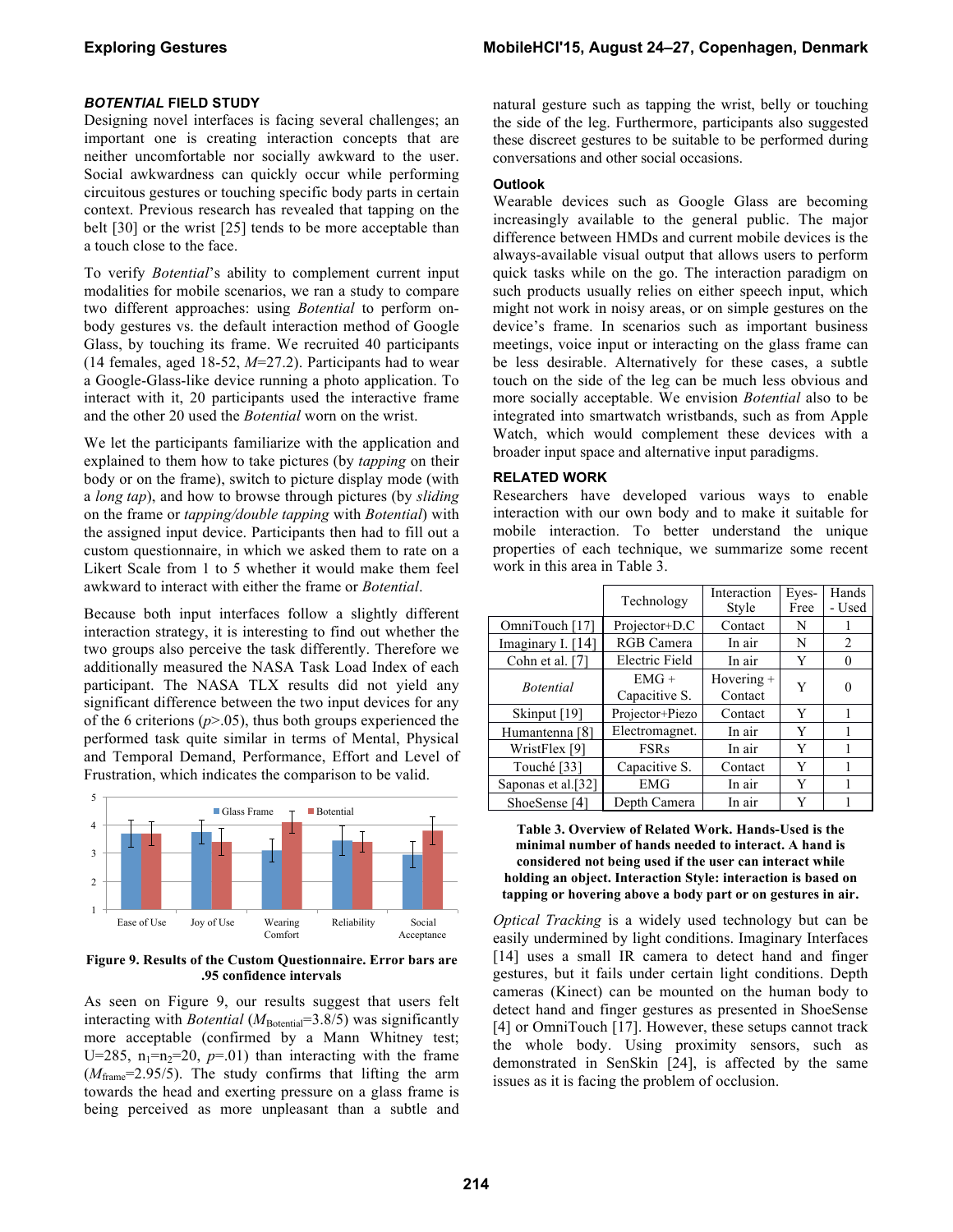*Capacitive Sensing* is a reliable way to detect touches on surfaces. Touché [33] presents a method known as Swept Frequency Capacitive Sensing, which measures the impedance with respect to the frequency while driving a high frequency AC signal through the body. Such technique could in theory be expanded to the whole human body. However, A wearable interaction concept and how to reliably identify taps on different body parts is not being demonstrated. Interactive clothing has been proposed and used to detect interaction as in Pinstripe [22]. This technology consumes little power and allows for fabrication in high density and flexible material. However, expanding this to all clothes requires a big sensor network.

*Resistive Sensing* is one of the oldest but still relevant methods for sensing input. Recently, WristFlex [9] presented how to incorporate FSRs in a wristband to classify hand and finger gestures. Also it can be utilized to detect mechanical deformations and touch events on the skin with printed tattoos [39] or an additional artificial skin [37]. Still, expanding this technology to the whole body might not be realistic, as it can be obtrusive and entails a possibly high acceptance threshold for users.

*Bio Acoustic Sensing* with Piezo Films is presented by Skinput [19], which allows detection of hitting the forearm or hand based on the produced sound transmitted through bone conduction. Soft or long taps are not feasible to be detected. While the signal attenuates with distance, scaling this to the entire body would require many sensors.

*Accelerometers and Gyroscopes* have been used by many researchers such as Aylward and Paradiso [1] and Rekimoto [27, 28]. This sensing allows for tracking of in-air gestures. The drawback is that an algorithm is required to constantly run to distinguish between wanted movement and unconscious movement when performing everyday tasks.

Still a very uncommon way to detect body gestures is to utilize *Environmental Electromagnetic Radiation* as demonstrated in Human Antenna [8] or to use *Static Electric Field Sensing* as presented by Cohn et al. [7].

Measuring a *Magnetic Field* would be another method, which has recently been explored for finger gestures. Nenya [3] detects the movement of a ring mounted with a magnet around its wearer's finger. The drawback with this technology is that it is limited physically to a specific radius. How to enable a more complex input with this technology in a 3D space is demonstrated in uTrack [6].

*Electromyography (EMG)* is a technology that can detect muscle tension through an increase in action potential. Saponas et al. [32] demonstrated its use for detecting finger gestures. In that particular case, many EMG electrodes must be fixed tightly on a certain area, such as around the arm. To measure very clean signals, the electrodes should be invasive. Depending on the number and nature of electrodes, heavy classification algorithms may be required.

# **CONCLUSION**

In *Botential*, we proposed a novel proof-of-concept to enable hands-free and eyes-free mobile input that uses the human body as an extended input space. By sensing electrical signatures on the skin we utilize the existing signal the human body already emits, which is different from previous approaches and nicely complements those. While not just detecting the presence of a touch, but also recognizing a number of locations on the body, designers can assign different meanings to localized areas, which significantly increases the number of commands one can associate with on-body interaction. In addition to using an EMG sensor, our prototype also incorporates capacitive sensing to improve recognition and to enable the detection of hovering events, although detecting the exact location of the hovering event is not currently supported. While our study revealed electrical signatures to be user dependent and to slightly vary over time, broader studies with clinical EMG devices and a larger population are required to decrypt the human property of electrical potential and capacitance measurable on the skin.

# **ACKNOWLEDGMENTS**

This research has been supported by the German Federal State of Mecklenburg-Western Pomerania and the European Social Fund under grant ESF/IV-BM-B35-0006/12, and National University of Singapore Academic Research Fund-R-252-000-467-720.

# **REFERENCES**

- 1. Aylward, R., and Paradiso, J. A. (2007). A compact, highspeed, wearable sensor network for biomotion capture and interactive media. In *Proc of Information processing in sensor networks.* ACM, 380-389.
- 2. Ashbrook, D. Enabling mobile microinteractions. (2010) *PhD Thesis*, Georgia Institute of Technology.
- 3. Ashbrook, D., Baudisch, P. and White, S. (2011). Nenya: subtle and eyes-free mobile input with a magneticallytracked finger ring. In *Proc of CHI'11.* ACM, 2043-2046.
- 4. Bailly, G., Müller, J., Rohs, M., Wigdor, D. and Kratz, S. (2012). ShoeSense: a new perspective on gestural interaction and wearable applications. In *Proc of CHI'12.* ACM, 1239-1248.
- 5. Bender, A. E., & Bender, D. A. (1995). Body surface area. A Dictionary of Food and Nutrition*. Oxford University Press*, New York.
- 6. Chen, K. Y., Lyons, K., White, S. and Patel, S. (2013). uTrack: 3D input using two magnetic sensors. In *Proc of UIST'13*. ACM, 237-244.
- 7. Cohn, G., Gupta, S., Lee, T-J., Morris, D., Smith, J. R., Reynolds, M. S., Tan, D. S. and Patel, S. N. (2012). An ultra-low-power human body motion sensor using static electric field sensing. In *Proc of Ubicomp'12*. 99-102.
- 8. Cohn, G., Morris, D., Patel, S. and Tan, D. (2012). Humantenna: using the body as an antenna for real-time whole-body interaction. In *Proc of CHI'12*, 1901-1910.